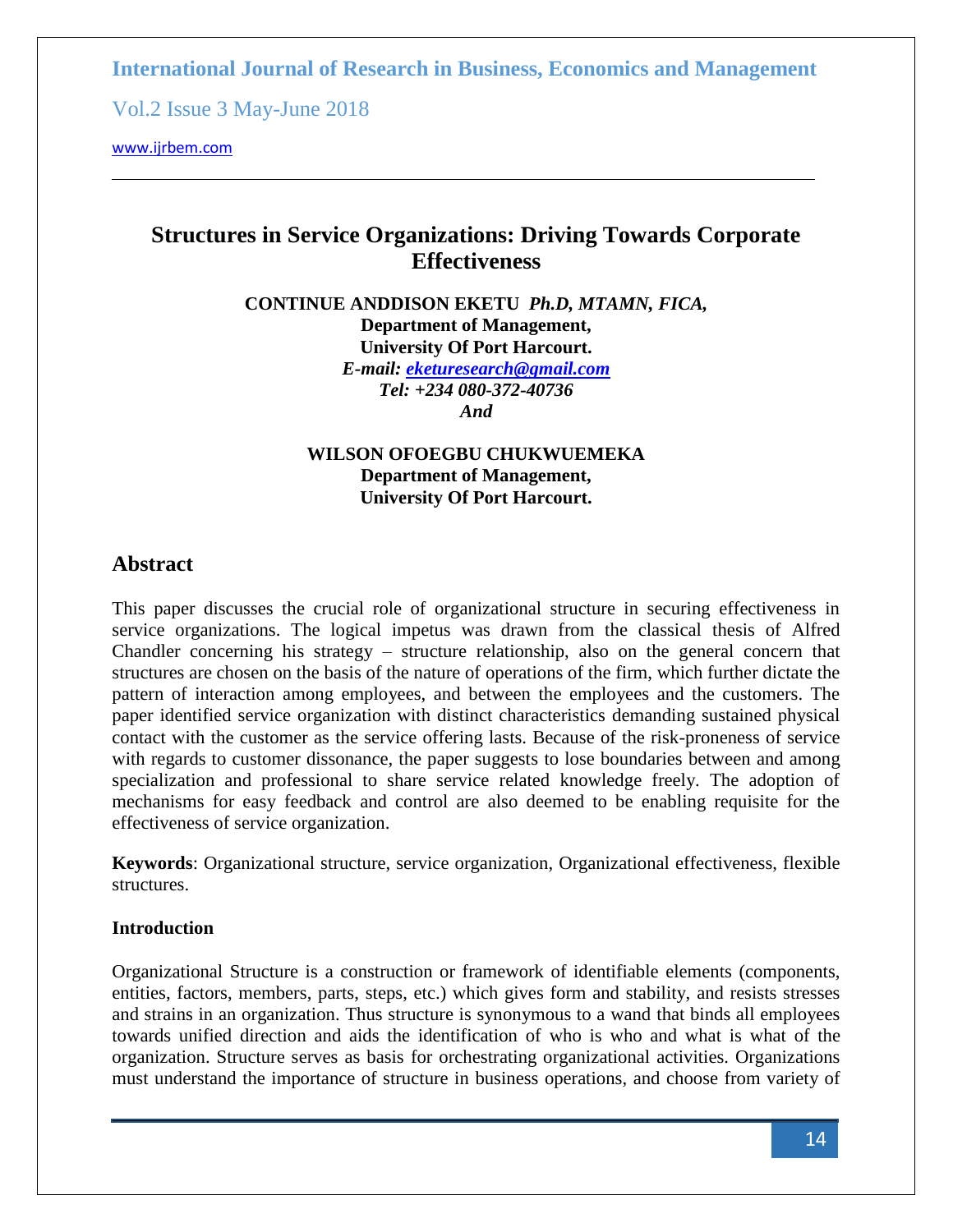Vol.2 Issue 3 May-June 2018

<www.ijrbem.com>

structures like, functional, divisional, project, geographic teams, holding companies and matrix structure, then consider its flexibility in terms of organic and mechanistic frameworks.

An organization is a structured group of interacting people, equipped with skills, material resources, and working together with the objective of fulfilling common needs. According to Bateman and Zeithaml (1990) and Gibson *et* a!. (1994), in Mbaraka (2015) organizations are social entities that are goal directed, deliberately structured activity systems with a permeable boundary. Hoy & Miskel (1991) and Nickerson (2008) also share the view that a learning institution is a system of social interactions, organized wholes, comprising of interacting personalities bounded together in an organized relationship. As a social system, it has interdependent parts, a clearly defined population/differentiation from the environment, a complex network of social relationships and its own unique culture. The essence of organization structure is to ensure effectiveness of internal operations and effectiveness of organizational outcomes.

Vinitwatanakhn (1998) asserts, organizational effectiveness can be viewed as the extent to which an organization can adapt to the internal and external constraints and achieve the multiple goals of its multiple constituencies in the long run. To increase organizational effectiveness, winning organizations create sustainable competitive advantage by aligning their talent and business strategies. The solutions to organizational effectiveness may involve, first, the strategy implementation. This involves the improvement of an organizations ability to successfully execute strategies to achieve organizational goals by focusing on structure, people systems and processes, and to deliver great customer experiences. Secondly, strategic workforce alignment is an interactive process in which executives can quickly assess and prioritize various workforce strategies, employee needs and investments. Thirdly, institutional solutions focus on the change effectiveness. In this case, strategies are designed to support change at all levels of the institutions. Executives drive the institutional change, empower managers to lead through change and enable employees to navigate and respond to change appropriately (Baker & Branch, 2002).

While it has connotations of rational, technical analysis, effectiveness is not a neutral term. Defining the effectiveness of particular organization always requires choices among competing values. Learning institutions, like other organizations, operate in complex environments with multiple internal and external constituencies. Singh (1991) and Sagimo (2002) assert that in order to be effective and achieve its goals, an organization must successfully respond to environmental factors. Different organizations face different environments, deal in different products, with different kinds of people and are at different stages of development, hence there are various models of determining institutional/organizational effectiveness. Furthermore, according to Verma and Jam (2001), multi dimensionality of organizational effectiveness is a result of the multiple values and preferences with which an organization is approached.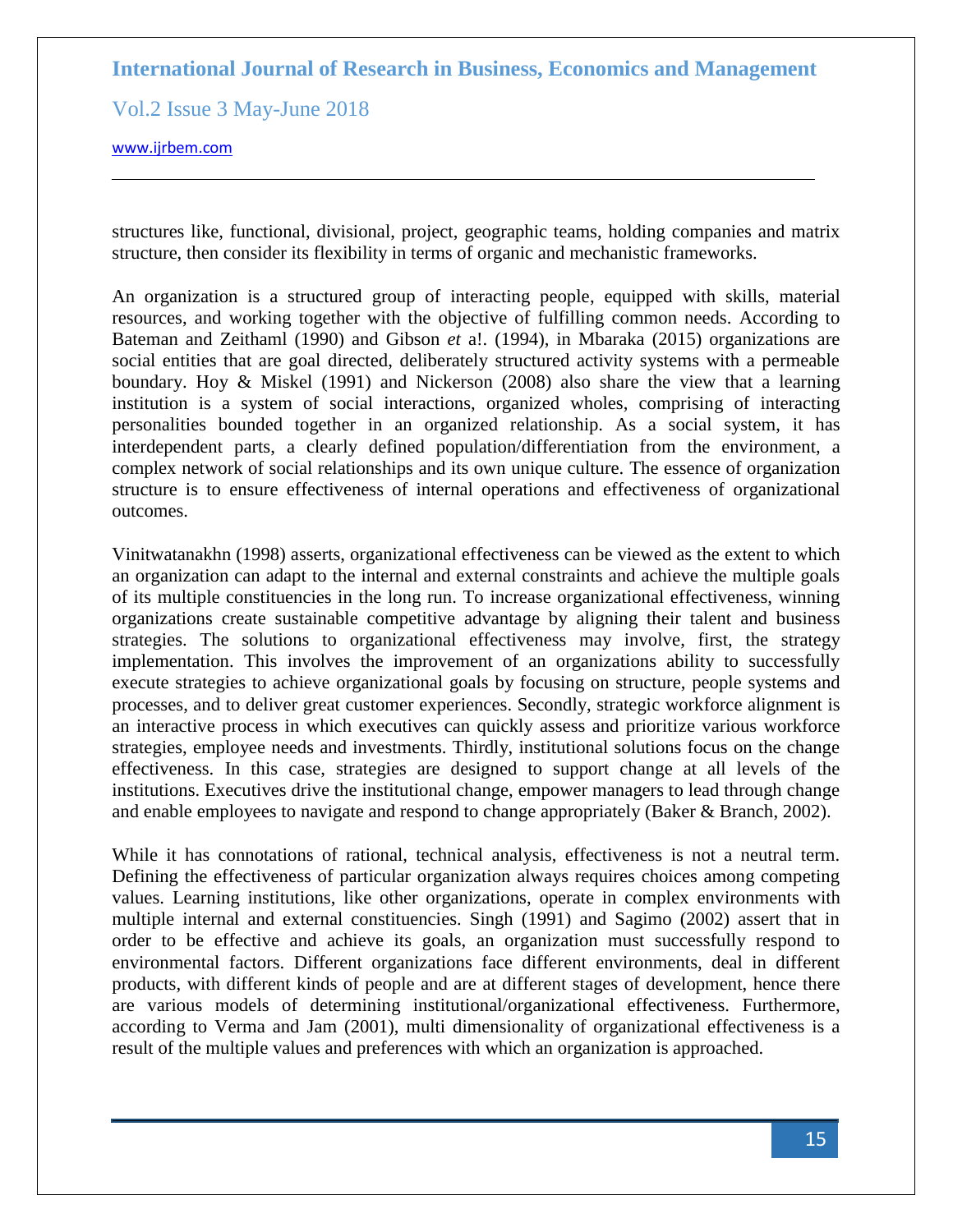Vol.2 Issue 3 May-June 2018

<www.ijrbem.com>

Consequently, understanding the relationship between structure and processes is a core requirement for gauging organizational effectiveness. Organizational structure can spell the difference between success and failure for an organization, as well as for the individuals who work within the organization. Whereas, very little is known about the role of organizational structures in terms of level of horizontal integration and nature of formalization, it has also emerged that communication and decision-making could also contribute to the achievement of organizational effectiveness. The paper, therefore, reflects on the relationship among various structural constructs (including level of horizontal integration, nature of formalization, communication and decision making) that are applicable to service organization in Nigeria and its impact on corporate effectiveness.

#### **Review**

#### **Organizational Structure**

Organizational structure is the way responsibilities and power are allocated, and work procedures are carried out among organizational members. They designate the nature and means of formal reporting relationships as well as the groupings of individuals within the organization (Germain, 1996; Gerwin & Kolodny, 1992; Randall & Jackson, 1996).

According to Randall and Jackson (1996), different structures arise in response to a variety of internal and external forces, including technological demands, organizational growth, environmental turbulence, size and business strategy. Organizational structure institutionalizes how people interact with one another, how communication flows, and how power relationships are defined (Grant *et* al., 1994; Robbins, 1996). An organization has to make a series of decisions about what activities to be involved in, its goals and objectives, the strategies for attaining those goals, division and coordination of work, and distribution of responsibilities. Consequently, employees are grouped on the basis of activities to enable performance and coordination to be easier.

Organization structure intervenes between goals and organizational accomplishments and thus influences organizational effectiveness. It is a framework of an organization that helps in determining individual responsibilities and task processes of delegation and the distribution of authority. It is a tool of management for achieving plans. As plans tend to change, the organizational structure should be responsive to change. Structures are designed to ensure that resources are used most effectively towards accomplishing an organization's mission. Structure provides managers with a means of balancing two conflicting forces: the need for division of tasks into meaningful groupings and the need to integrate such groupings to ensure organizational efficiency and effectiveness (Dess *et al*, *2005).* According to Hinebaugh (2010), formal structure indicates the purposive configuration of positions, jobs, duties and line of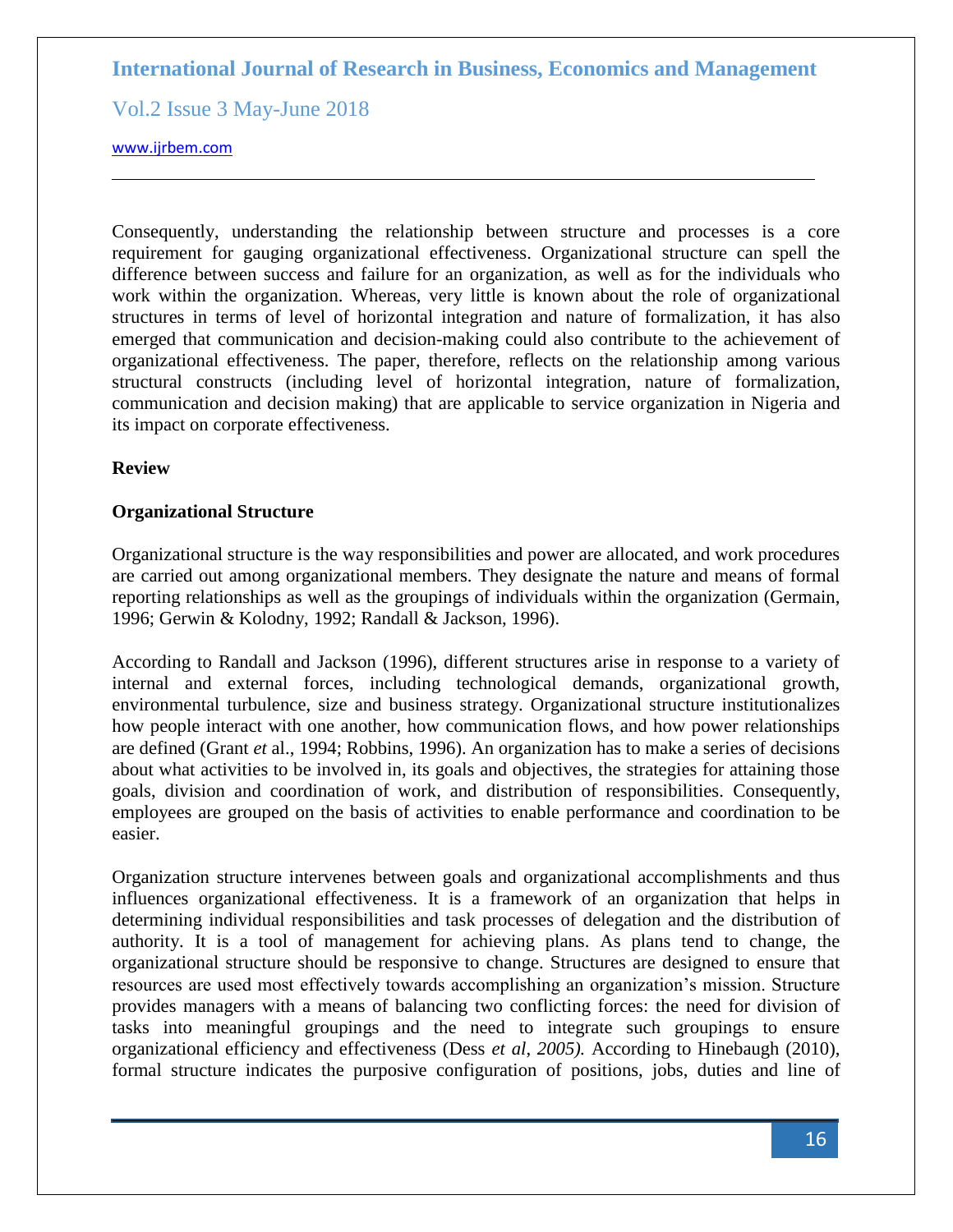Vol.2 Issue 3 May-June 2018

<www.ijrbem.com>

authority among different parts of the enterprise. It identifies the jobs to be done, the person(s), in terms of positions, to perform specific activities and the ways in which the total tasks of the organization will be accomplished. Structure affects how effectively and efficiently group effort is integrated. To achieve its goals, an organization has to divide labour among its members and then coordinate what has been differentiated. Griffin (1997) defines organizational structure as the pattern of configuring an organization.

Generally, organization charts depict the formal structure of organization. A typical chart shows the various positions, the position holders and the line of authority that link them to one another. Daft (1995,2004) contended that organizational structure is reflected in the organization chart. It is the visible representation for a whole set of underlying activities and processes in an organization. According to Gray and Starke (1984), organizational structure includes such organizational design issues, authority and responsibility relationships, organizational policies and procedures, decision-making systems, individual job design and formal control systems that improve effectiveness. Zammuto and O'Connor  $(1992)$  and Daft  $(1995)$  observe that "significant" changes are occurring in organizations in response to changes in the society at large. They contend that the mechanistic paradigm is effective when environments have a high degree of certainty, technologies tend to be routine, organizations are designed for large-scale, and employees are treated as another resource. Internal structures tend to be vertical, functional, and bureaucratic. The organization uses rational analysis and is guided by parochial values reflected in the vertical hierarchy and superior-subordinate power distinctions. The organic paradigm recognizes the unstable, even chaotic nature of the external environment, such circumstances call for organizations are based more on teamwork, face-to- face interactions, learning and innovation (Daft, 1995).

Organizational structure is partly affected by the firm's external environment (Hrebiniak & Snow, 1980), as research suggests that firms organized to deal with reliable and stable markets may not be as effective in a complex, rapidly changing environment. The more certain the environment, the more likely the firms organizational structure will have a centralized hierarchy, with formalized rules and procedures. Organizations that operate with a high degree of environmental uncertainty may decentralize decision-making (Ruckert *et al.,* 1985) and flatten their hierarchies.

Organizational structure has multiple dimensions, and Damanpour (1991) provides a rather thorough list as follows: specialization, functional, differential, professionalism, formalization, centralization, managerial attitude toward change, managerial tenure, technical knowledge resources, administrative intensity, slack resources, external communication, internal communication, and vertical differentiation, all of which have been used by researchers in their probe into the relationship between organizational determinants, and innovation. Daft (1995) provides a list that includes formalization, specialization, standardization, hierarchy of authority,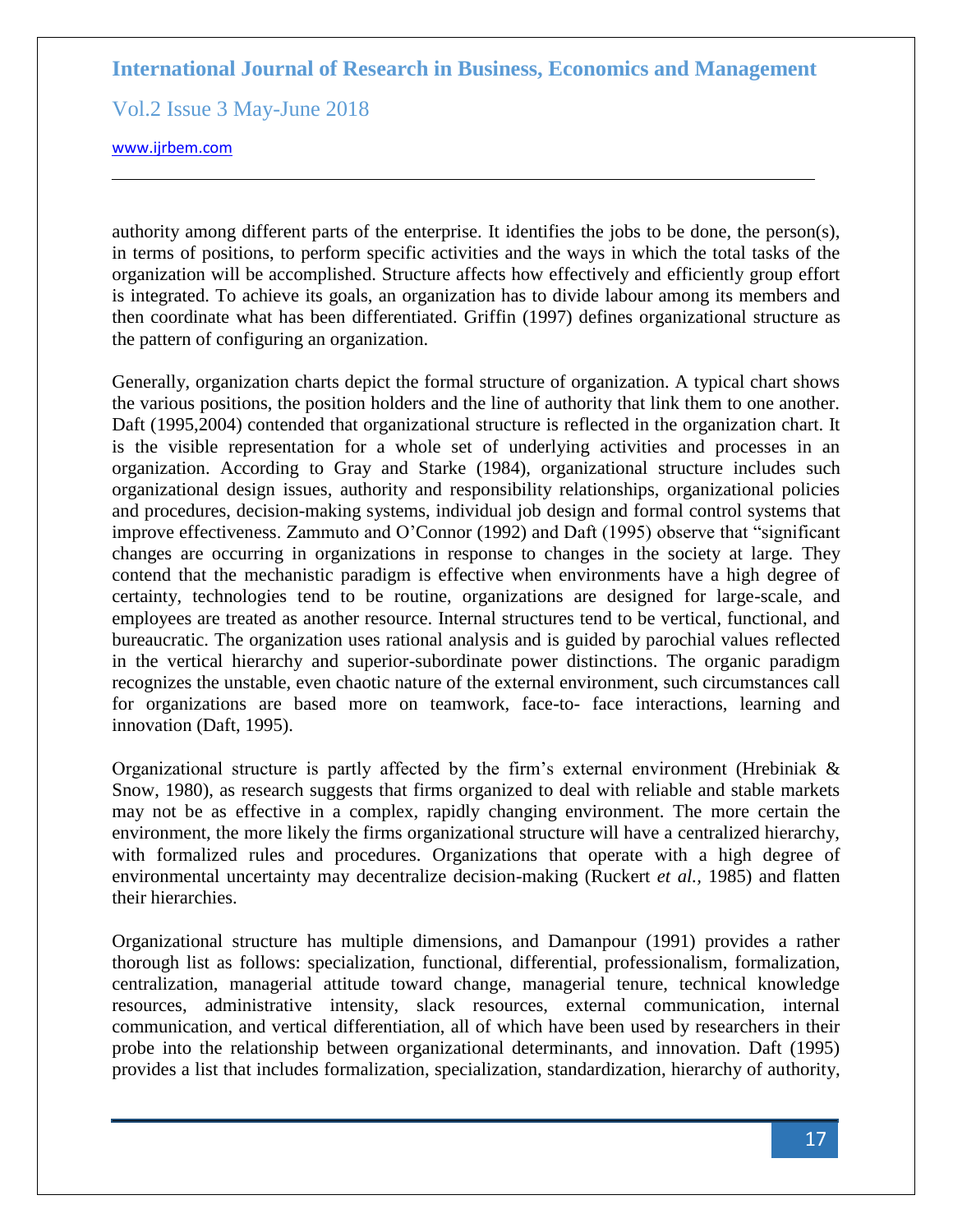Vol.2 Issue 3 May-June 2018

<www.ijrbem.com>

complexity, centralization, professionalism, and personnel ratios. Germain (1996) focuses on specialization, decentralization, and integration in describing the role of context and structure in adopting logistical innovations. Paswan et al., (1998) use formalization, centralization, and participation in explaining linkages among relationalism, environmental uncertainty, and bureaucratization in distribution channels. Lysonski *et al.* (1995) concentrate on the degree of centralization of decision-making, formalization of rules and procedures, and structural differentiation in their investigation of environmental uncertainty and organizational structure from a product management perspective. Among this variety of sub-dimensions for organizational structure, the five most commonly discussed are nature of formalization, level of horizontal integration, locus of decision- making and levels of communication. The five variables were used in the study due to the notion that performance can be achieved where decisions are made and communicated to the employees based on the type of formalization in existence and level of horizontal integration among staff (Argyris & Silverman, 2010).

#### **Linking Organization Structure with Organizational Effectiveness**

Organizational effectiveness is one of the most critical functions of the higher education system. Providing quality service and programmes in every aspect of the academic environment, implementing various strategies for assessing quality, and developing necessary and appropriate corrective measures define the components of an organizational effectiveness process (Benedict College, 2010). According to the New England Association of Schools and Colleges (2011), an organization is a system of governance that facilitates the accomplishment of its mission and purposes, and supports effectiveness and integrity through its organizational design and governance structure. Jeffrey *et al*. (2005) assert that the structure, decision-making processes and policies of an organization should be clear and consistent with its mission and support for effectiveness. As such the system of governance of an organization involves the participation of all appropriate constituencies and includes regular communication among them. Managers, through an appropriate administrative structure, consistently drive the institution to fulfil its purposes and objectives and establish the means to assess its effectiveness.

Zheng (2010) posit that knowledge management mediates the impact of organizational structure and strategy on organizational effectiveness. Bhargava *et al.* (1992) hold that the problems in organizations have been discussed from different perspectives and one of the perspectives focuses on organizational structure and design. Johari (2009) supports this idea asserting that formalized rules and procedures and centralized decision- making also hinder employees from "thinking outside the box" in performing tasks. Hence, employees do not put extra effort or take any initiative to improve the way their jobs are performed. Sparrow and Hiltrop (1997) also add that autonomy indecision-making is vital to organizational effectiveness.

#### **Empirical Review on Organizational Structure and Effectiveness**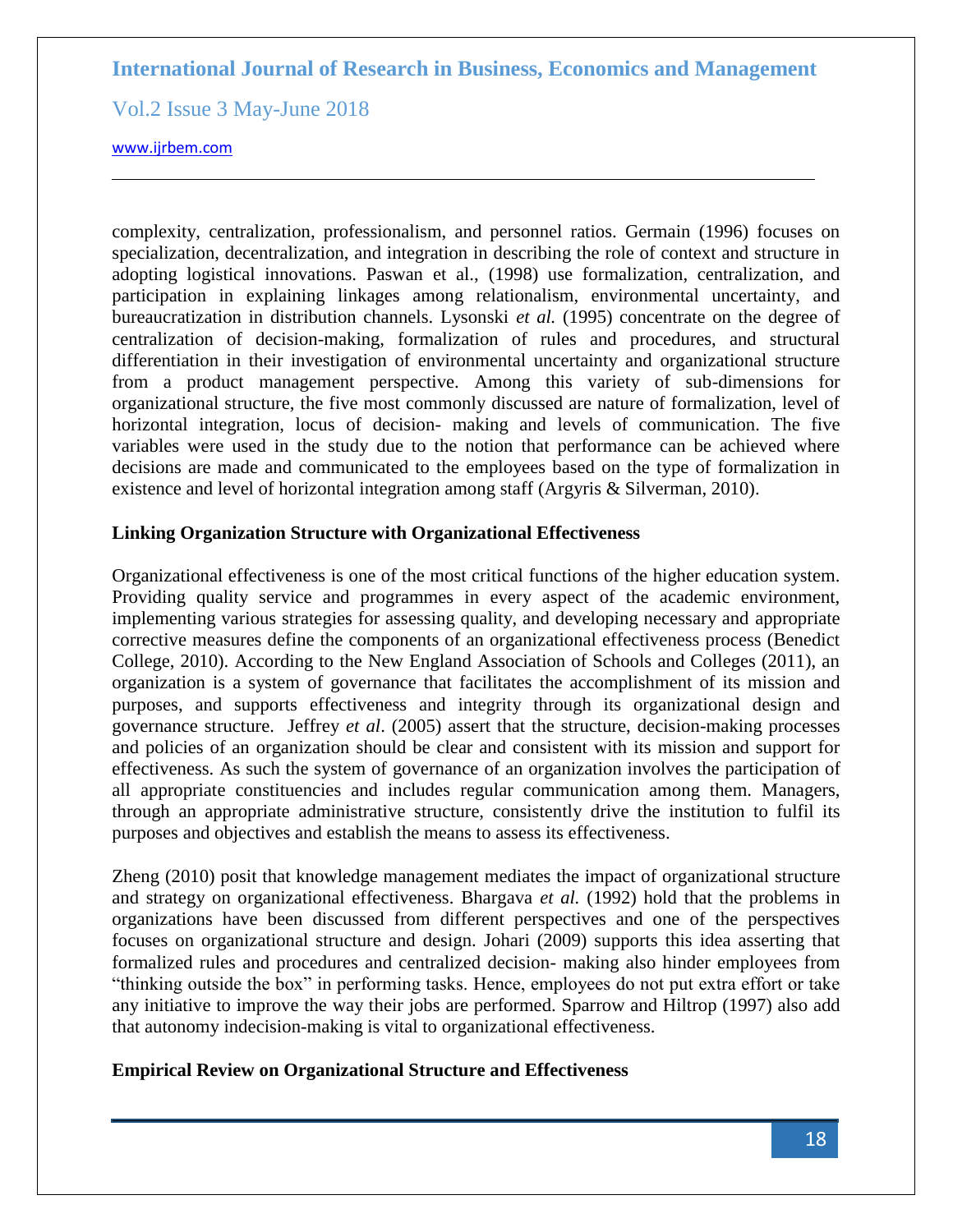Vol.2 Issue 3 May-June 2018

<www.ijrbem.com>

In a study among 80 British corporations, Dalton *et al.* (1980) found that, formalization and performance is contingent. Small organizations are more effective with little formalization and larger organizations are more effective with formalized structures. The results of Kessler's research (1999) in 229 academic departments throughout the United State and Canada have shown that organizational structures don't directly affect faculty members' productivity, and organizational structure moderated the relationship between abuse and job performance such that highly productive faculty members working in more organically structured departments commit fewer instances of abusive behaviors. According to Dammen (2001), a significant relationship exists between the structure of organization and overall levels of both trust and job satisfaction. Ledbetter (2003) investigated the effect of organizational structure on organizational effectiveness in Texas Grand Prairie Fire Department. The results show that environment, technology, size, strategy, goals, culture and philosophy impact on organizational structure and a definite connection is between organizational effectiveness and organizational structure.

Hao and Colleagues (2007) studied about the relationship between organizational structure and performance, especially through organizational learning and innovation, based on evidence from Austria and China. The findings have shown that in a hi- technology or knowledge intensive industries, organizational structures affect organizational performance mainly through innovation and organizational learning. But in traditional industry, such as labor- or capital-intensive industry, organizational structure impacts organizational performance mainly through innovation. In 2009, Seykora showed that the edge organization operating in a high trust environment produces the most accurate results in the least amount of time. Additionally accuracy performance in the rigid hierarchy was more resilient than the flexible edge structure to change in trust level. Kasrai and Alirahimi (2009), in an investigation which was conducted in retirement organization in Iran, the findings showed that there is a significant and negative relationship between complexity and effectiveness of communication .Also this result is similar to the relationship between centralization and effectiveness of communication. Zhang (2010) studied the possible mediating role of knowledge management in the relationship between organizational culture, structure, strategy and organizational effectiveness. The results suggest that knowledge management fully mediates the impact of organizational culture on organizational effectiveness and partially mediates the impact of organizational structure and strategy on organizational effectiveness.

According to Vineburgh (2010) higher levels of empowerment, higher levels of support for innovation, and lower levels of interpersonal conflict were associated with higher levels of organizational trust. Lewis (2011) conducted a study in order to examine the effects a bureaucratic organization on communication capacity of management information system. The results identified traditional organizational structures create vertical and horizontal boundaries impeding communication. The findings determined the critical aspects to improve communication through the reduction of boundaries was direct leadership support for a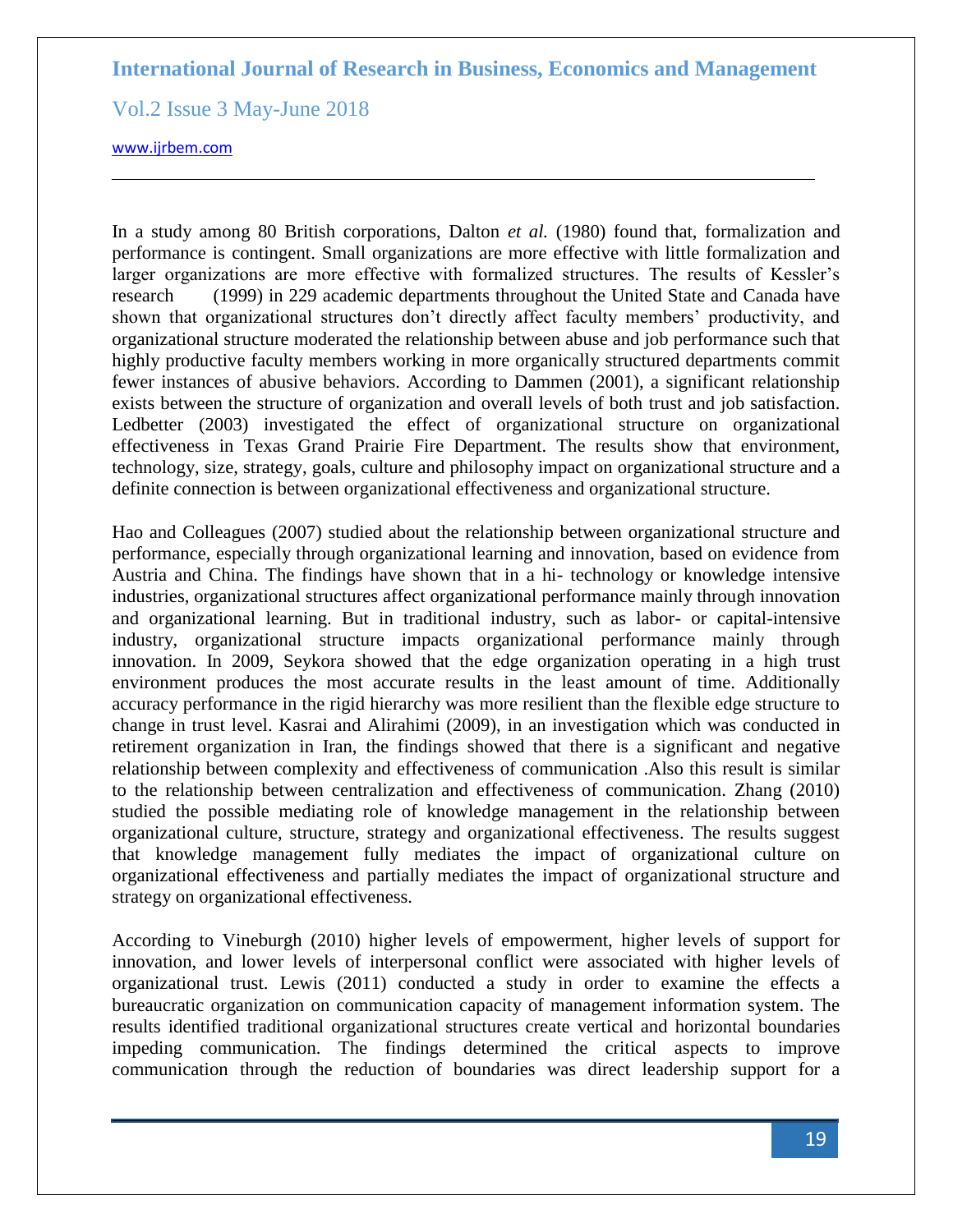Vol.2 Issue 3 May-June 2018

<www.ijrbem.com>

centralized management information system team with clear responsibility, accountability and authority to facilitate organizational communication.

Veisi (2012) in an investigation which conducted in Bank found out that the positive relationship is between organic structure and participatory culture. Also there is significant relationship between mechanical structure and bureaucratic culture. Powley and Nissen (2012) examined the effect of trust levels and organizational design on performance. The results have shown that trust and organizational design have strong interactions and that hierarchical organizations experience performance levels well below flexible organizational structures.

Aghajani and others (2013) found the significant relationship between organizational structure and employee creativity in Saveh Pars Company. Also the results have shown the significant relationship between the level of formalization, complexity, centralization and creativity of employee. Shaemi Barzoki and colleagues (2013) determined organization's structure dimensions effect on organizational trust. They found that formalization, standardization, hierarchy of authority, centralization and professionalism dimensions had affected organizational trust and complexity, specialization, employee ratio and management ratio dimensions didn't affect organizational trust in this company.

Rozeman and Loveless (1987), for example, observe that public sector research and development units differ only slightly from private sector units on a measure of formalization (the extensiveness of rules and formal procedures and their enforcement). Rainey *.et al.* (1995) find little difference between public and private managers in their perceptions about rule enforcement in their organizations. Kurland and Egan (1999) posit that respondents in public agencies perceive less formalization of their jobs and of communications with their supervisors than do respondents in private firms.

The finding that organizational effectiveness was slightly but significantly lower in public than in private universities is consistent with findings of other studies (Khojastch, 1993; Kovach  $\&$ Patrick, 1989; Lachman, *1985;* Solomon, 1986). Such studies focus on work satisfaction, and report lower work satisfaction on the part of people in public agencies, especially at managerial levels. The consistency in these findings may, however, been due to the fact that the current study used measures of organizational effectiveness similar to those used by Khojastch (1993) and Kovach and Patrick (1989). These measures refer to specific facets of work, such as promotion prospects, autonomy in the job, pay levels, and many others. These tended to lower ratings of satisfaction by public university respondents.

#### **Service Organization, Structure and Effectiveness**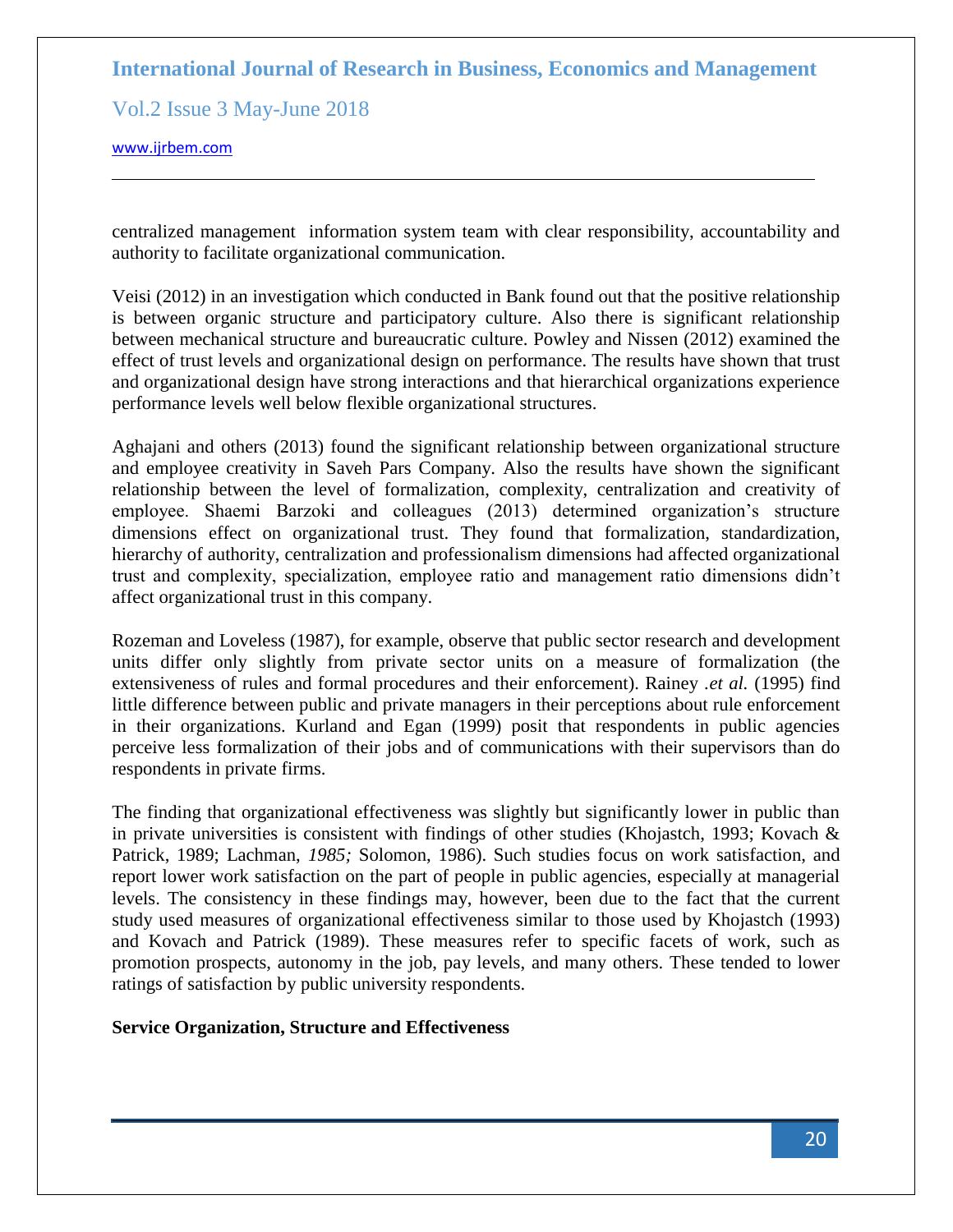Vol.2 Issue 3 May-June 2018

<www.ijrbem.com>

Service organizations are differentiated from manufacturing organization by their intangible offerings. Their products are not physical, yet satisfy customer needs. Most service organizations offer services to their customers and keep constant touch with them as the service offering lasts (Kazmi, 2008; and Daft, 2004). Thus, apart from the quality of the product, their entire emotional labour environment with which the offering is made add up to the total service quality (McShane & VonGlinow, 2008). Also, because the customer receives the service physically, directly from the service providers, vast knowledge of the service is expected of the service provider. This requires affective knowledge sharing among employees in service oriented firms (Eketu, 2009). The structure that permits service effectiveness of the service organization tends to take specific forms. In this regards, a flexible structure found in organic structural typology is necessary for service organization effectiveness. This structure permits knowledge sharing, use of individual initiative to solve problems etc (Damanpour, 1991). Again, professionalism- the ratio of professional to non-professional should be high, to enable professions services to be offered. For instance, such service organizations as law firms, clinics, civil engineering firms, accounting firms, etc., have more professionals than non-professionals. High level of specialization is necessary but no close boundaries on the transfer of knowledge between specializations. This permits the quality of service given, including professional advice to clients. Also, the opening of boundaries to share knowledge among specializations permits task mobility of employees (Huang, 2001; and Eketu, 2009).

The inherent liberty of the organic structure encourages the utilization of employee talent resources, which may be hibernated in mechanistic structures. This adds up to enhance the effectiveness of service organizations. Thus, the distinct features of the service organization that permit effectiveness free flow are: flow of communication; customer service; coordinated pattern of responsibility and accountability; employee empowerment; definite but unemphasized authority; and control and feedback mechanism to sensor quality service delivery effectiveness. This may be complemented with designing a structure based on service differentiation, of the organization has multi-service lines.

#### **Conclusion and Implications**

This paper builds on literature from organizational learning, innovation, team cohesion and group potency, organizational structure among others. It describes a framework for understanding the relationships between dimensions of organizational structure and indicators of organizational effectiveness. Organizational structure has both objective and subjective elements, and this impact on the organizations decisions and ability to secure effective approaches in communicating organizational shared values and ideas. The paper suggests that the four concepts formalization, horizontal integration, communication and decision-making — are important for organizational effectiveness. The paper also suggests that for effectiveness, organizational processes, which include teamwork, information technology, management support and quality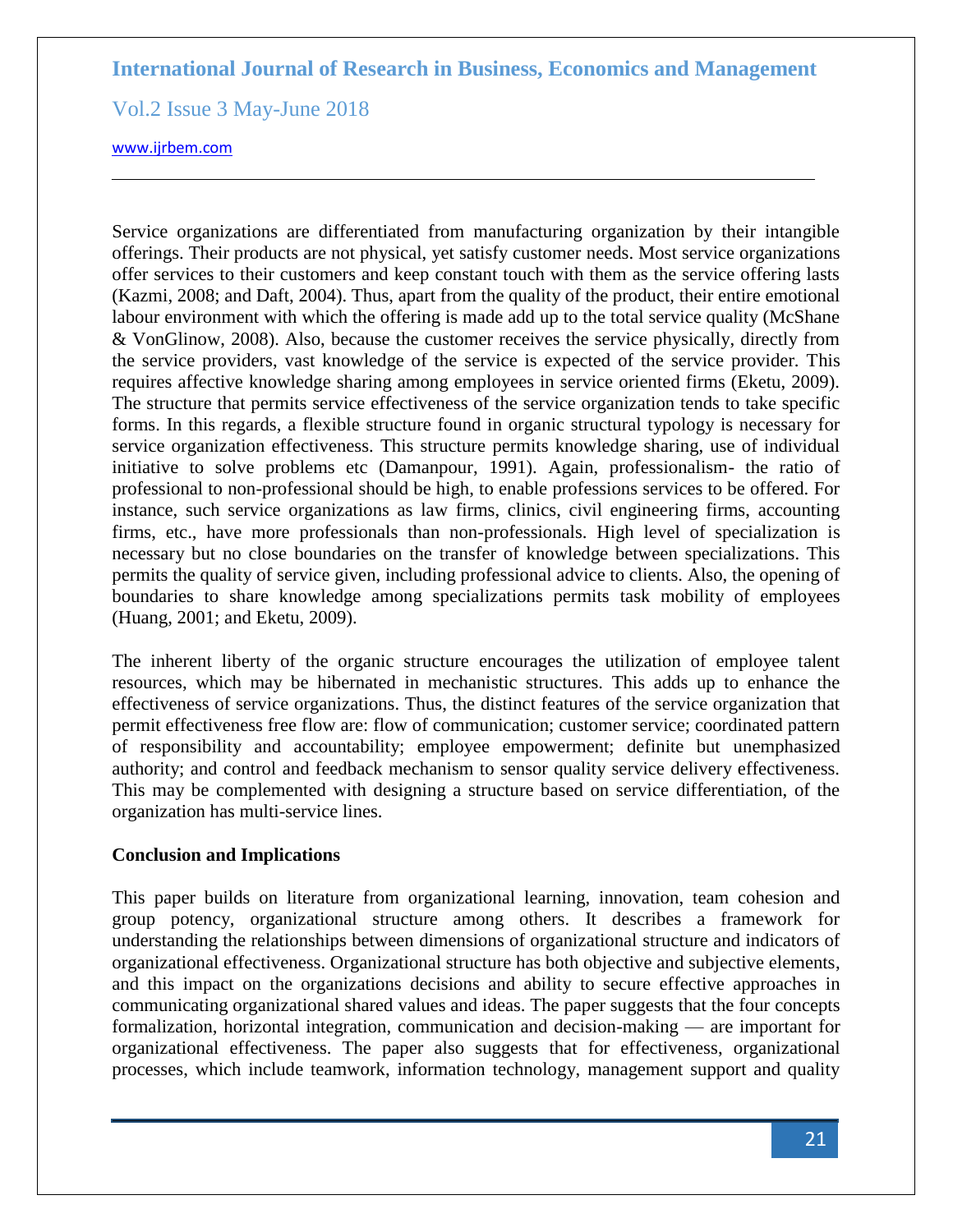Vol.2 Issue 3 May-June 2018

<www.ijrbem.com>

improvement efforts, must be facilitated. Organizational improvements are a combination of changes in the organizational structure variables and organizational processes that culminate in organizational effectiveness. The outcomes generated by organizations are the ultimate measure of effectiveness.

Organizational structures are reflections of rationalized organizational rules which account for the expansion and increased complexity of formal organizational structures, thus formal procedures make it difficult for employees to be creative. Therefore, there is need to put procedures in place that can help ensure that all members have the opportunity to present their ideas. There is also a need to compile and report information on work and education outcomes to enable the commitment of resources to ailing units. This means that the models and measures for assessing effectiveness must be flexible and dynamic and ones that can change to fit the demands of the market.

External forces are driving heightened expectations for technology in organizations. The large scale movement towards online communication has fuelled an expectation among employees that technology can resolve pressure capacity problems for less money and less. paper work. This needs to be facilitated to provide for more effective services.

Concerning structures and effectiveness in service organizations, the paper suggests service differentiated structures for direct provision of quality service. High level of structural professionalism and specialization is also suggested, with loose boundaries to enable knowledge sharing between and among professionals and specializations. The structure should permit prompt feedback and control information to ensure that deviations and dissonance are handled promptly. Besides, the structure should be dominantly organic, with the customer being at the apex, to demonstrate his superior interest in the whole service operations.

### **References**

- Adler, P. S., & Borys, B. (1996). Two Types of Bureaucracy: Enabling and Coercive. *Administrative Science Quarterly,* 41(1), 61-89.
- Argyris, N. S., & Silverman, B. S. (2004). Organization Structure and the Development of Corporate Technological Knowledge. *Strategic Management Journal, 25,* 929-95 8.
- Baker, K. N., & Branch, K. M. (2002). Concepts Underlying Organizational Effectiveness. Bass. B. M Trends in the Organization and Management Science Literature. Retrieved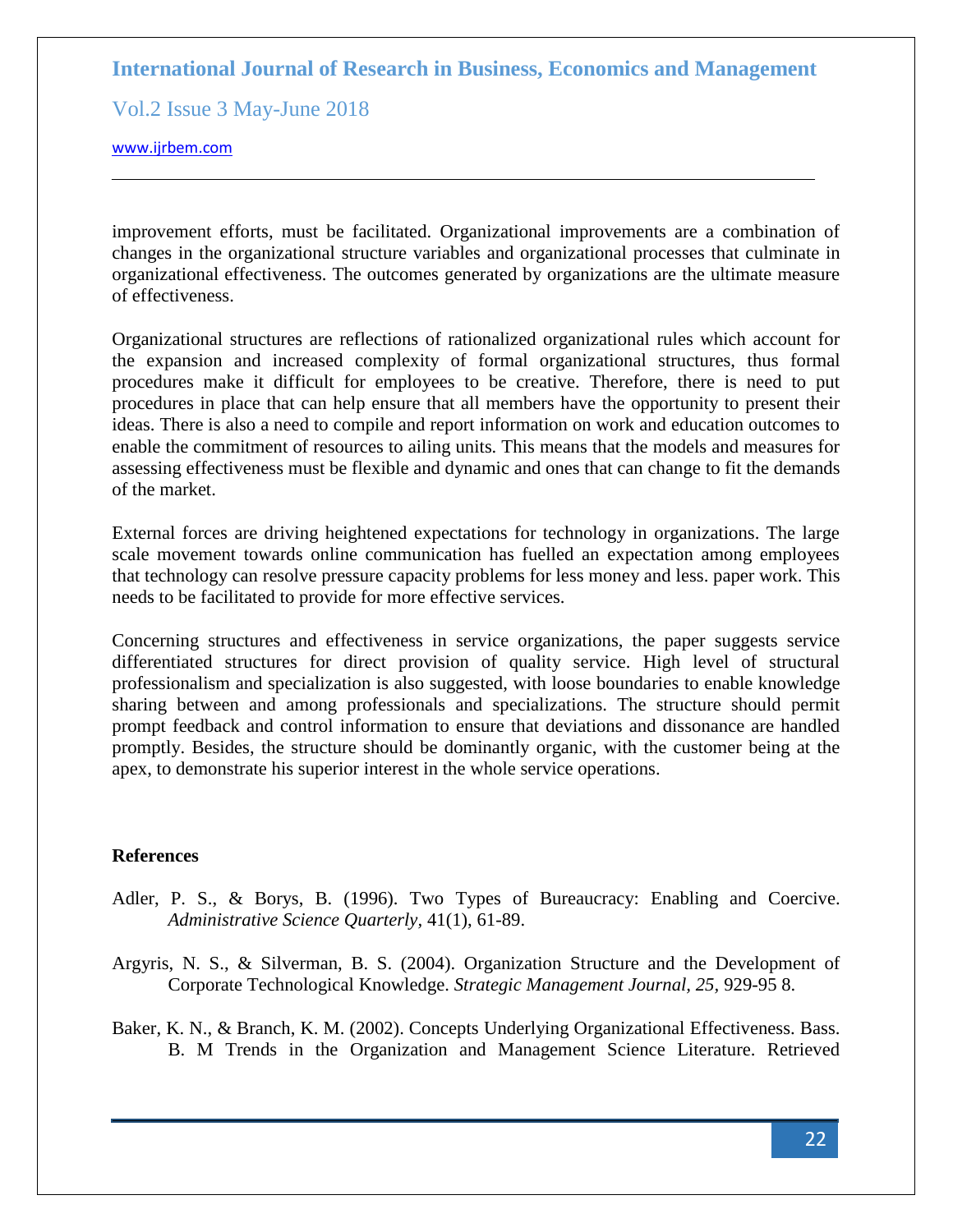Vol.2 Issue 3 May-June 2018

#### <www.ijrbem.com>

September 102010 from [http://www](http://www/) .right.com/capabil ities/organizational\_effecgiveness /default.aspx

Bateman , T. S., & Zeithaml, C. P. (1990). *Management: Function and Strategy.* Boston: Irwin Inc.

Benedict College (2010). *Institutional Effectiveness,* Division of Institutional Effectiveness.

- Boyne, G. A. (2002). Public and Private Management. What's the Difference? *Journal of Management Studies,* 39(1), 97-122.
- Cameron. K. 5. (1986). Effectiveness as Paradox: Consensus and Conflict in Conceptions of Organizational Effectiveness. *Management Science, 32,* 539-553.
- Crewson, P. E. (1997). Public Service Motivation: Building Empirical Evidence of Incidence and Effect. *Journal of Public Administration Research and Theory, 7(4),* 499-518.
- Daft, R. L. (1995). *Organization Theory and Design,* New York: West Publishing Company.
- Daft, R. L. (2004). *Organization Theory and Design,* New York: RR Donnelley & Sons Company.
- Damanpour, F. (1991). Organizational Innovation: A Meta-Analysis of Effects of Determinants and Moderators. *Academy of Management Journal, 3* 4(3), 555-590.
- Eketu, C.A. (2009) *Knowledge Management and Intellectual Capital Development in the Nigerian Telecoms Industry.* Unpublished PhD Thesis, Rivers State University of Science and Technology, Port Harcourt.
- Foss, N. (2003). Selective Intervention and Internal Hybrids: Interpreting and Learning from the Rise and Decline of the Otico Sphaghetti Organization. *Organization Science, 14,* 331- 349.
- Germain. R. (1996). The Role of Context and Structure in Radical and Incremental Logistics Innovation Adoption. *Journal of Business Research 35,* 117-127.
- Grant, R. M., Shani, R., & Krishnan, R. (1994). TQM's Challenge to Management Theory and Practice. *Sloan Management Review, 35,* 25-35.